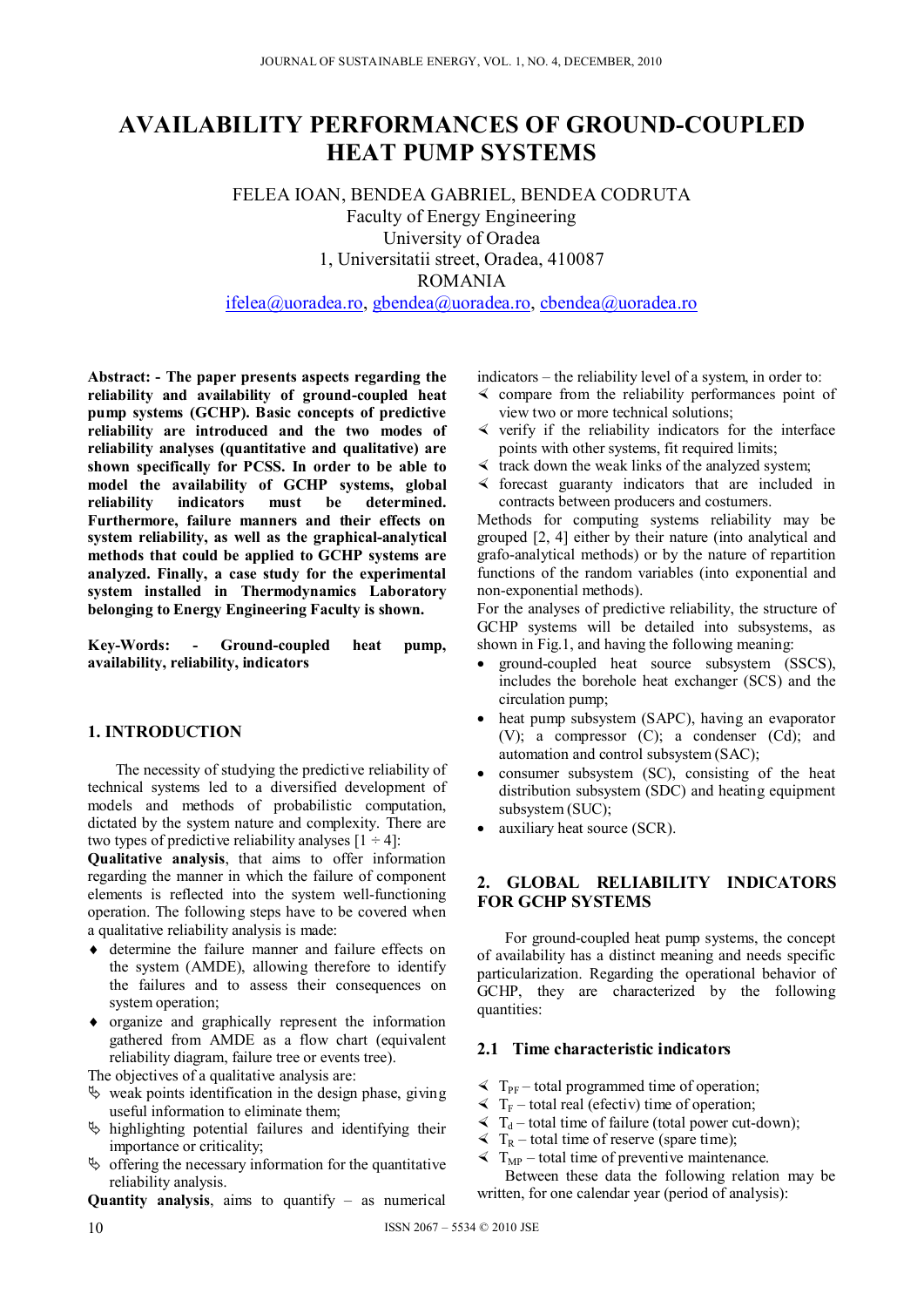$$
T_A = T_{PF} + T_R + T_{MP} = T_F + T_d + T_R + T_{MP}
$$
 (1)

#### **2.2 Power characteristic indicators**

- $\leq P_N$  rated power;
- $\leq P_F$  operational power;
- $\leq \Delta P_d$  forced partial reduction of power (because of failures, unavailabities etc.).

Between the above parameters the following relation may be written:

 $P_{N} = P_{F} + \Delta P_{d}$  (

#### **2.3 Safety characteristic indicators**

 $\leq R_T$  – **time safety** (probability that GCHP system which is programmed to run, is really running):

$$
R_T = \frac{T_F}{T_F + T_d} \tag{3}
$$

 $\leq R_P$  – **power safety** (probability that GCHP being programmed to run, is really running and capable of covering the required power level):

$$
R_P = \frac{P_F}{P_F + \Delta P_d} = \frac{P_N - \Delta P_d}{P_N}
$$
(4)

This indicator characterizes the system capacity of providing a certain power level. In order to estimate the power safety a statistics regarding GCHP power is needed.

 $\leq R_W$  – energy safety (probability that GCHP is providing the programmed energy):

$$
{}^{2}\text{R}_{\text{W}} = \frac{\text{W}_{\text{F}}}{\text{W}_{\text{F}} + \Delta \text{W}_{\text{d}}}
$$
 (5)

where:  $W_F$  - produced energy (delivered);

 $\Delta W_d$  – undelivered energy.

 $R_W$  indicator has got a more comprising and complex character comparing to previous two  $(R<sub>T</sub>, R<sub>P</sub>)$ , reflecting

(3) both system behavior in time and level of produced power.

The relation between safety indicators is expressed as:



#### **Fig. 1 – Schematic diagram of the analyzed GCHP system**

$$
R_{\rm w} = R_{\rm P} \cdot R_{\rm T} = \frac{P_{\rm F} \cdot T_{\rm F}}{P_{\rm F} \cdot T_{\rm F} + \Delta P_{\rm d} \cdot T_{\rm F} + P_{\rm F} \cdot T_{\rm d} + \Delta P_{\rm d} \cdot T_{\rm d}} = \frac{Q_{\rm F} \cdot T_{\rm F}}{W_{\rm F}} = \frac{Q_{\rm F} \cdot T_{\rm F}}{W_{\rm F}}
$$

 $= \frac{W_F}{W_F + \Delta W_{d1} + \Delta W_{d2} + \Delta W_{d3}} = \frac{W_F}{W_F + \Delta W_{d1}}$ F F

where:  $\Delta W_{d1}$  – undelivered energy over operation time due to forced partial reductions of power;

> $\Delta W_{d2} + \Delta W_{d3}$  – undelivered energy due to total reduction of power in  $T_d$  period.

The parameters involved in safety indicators computation are shown in Fig.2.

#### **2.4 Availability characteristic indicators**

The parameters used in the following expressions are highlighted in Fig. 3.

 $\leq$  A<sub>T</sub> – time availability (capacity of GCHP system to fulfill the requirements):

$$
A_T = \frac{T_F + T_R}{T_A} = \frac{T_A - T_d - T_{MP}}{T_A}
$$
\n
$$
(7)
$$

 $A_T$  indicator reflects only the GCHP capacity to fulfill in right time a requirement, regardless the required power level.

 $\leq$  A<sub>P</sub> – power availability (capacity of GCHP to provide the consumer, on request, a certain power level):

$$
A_{P} = \frac{P_{F}}{P_{N}} = \frac{P_{N} - \Delta P_{d}}{P_{N}}
$$
\n(8)

Monitoring of power evolution over time is required in order to evaluate  $A<sub>P</sub>$  indicator.

 $\leq A_W$  – energy availability (capacity of GCHP to satisfy energy requirement of the consumer over a time period and at a certain power level):

$$
A_W = \frac{W_F + \Delta W_R}{W_N} \tag{9}
$$

where:  $W_N = P_N T_A$  – rated energy for uninterrupted operation (maxim solicitation) of GCHP;

> $\Delta W_R$  – available energy (as reserve) for T<sub>R</sub>. period.

There are different connections between the three indicators  $(A_T, A_P \text{ and } A_W)$ :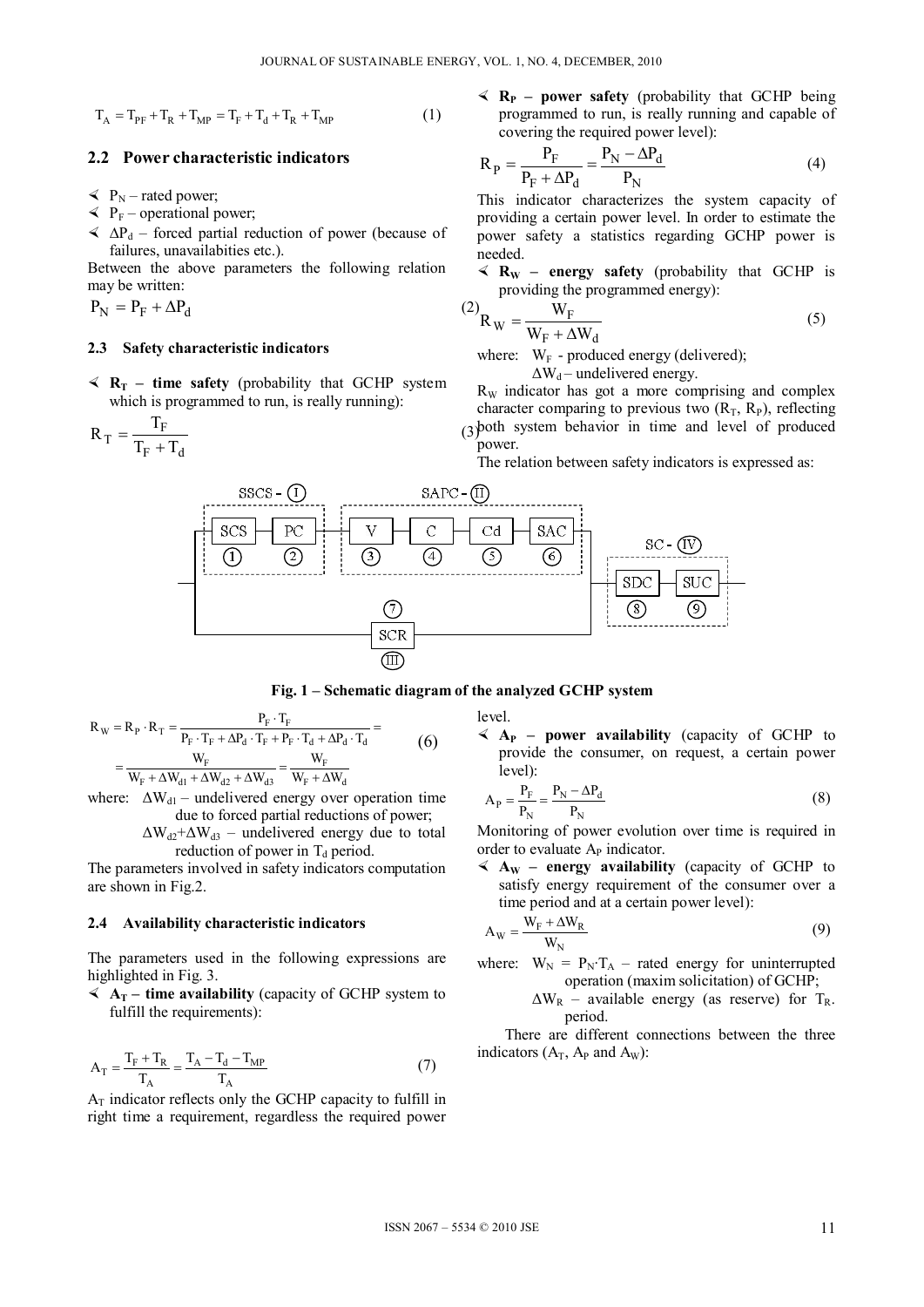



$$
A_{W} = A_{P} \cdot A_{T} = \frac{P_{F}}{P_{N}} \cdot \frac{T_{F} + T_{R}}{T_{A}} =
$$
  

$$
= \frac{P_{F} \cdot T_{F} + P_{F} \cdot T_{R}}{P_{N} \cdot T_{A}} = \frac{W_{F} + \Delta W_{R}}{W_{N}}
$$
(10)

or:

$$
A_{W} = 1 - \frac{\Delta W_{IOF}}{W_{N}} - \frac{\Delta W_{IMP}}{W_{N}} - \frac{\Delta W_{IRF}}{W_{N}} =
$$
  
= 1 - I<sub>Wd</sub> - I<sub>WMP</sub> - I<sub>WRF</sub> = 1 - I<sub>W</sub> (11)

or:

$$
A_{W} = A_{P} \cdot A_{T} = \frac{P_{N} - \Delta P_{d}}{P_{N}} \cdot \frac{T_{A} - T_{d} - T_{MP}}{T_{A}} =
$$
  

$$
= \frac{P_{N} \cdot T_{A} - P_{N} \cdot T_{d} - P_{N} \cdot T_{MP} - \Delta P_{d} \cdot (T_{F} + T_{R})}{P_{N} \cdot T_{A}} =
$$
  

$$
= \frac{W_{N} - \Delta W_{IOF} - \Delta W_{IMP} - \Delta W_{IRF}}{W_{N}}
$$
(12)

- where:  $\Delta W_{IOF}$  unavailable energy due to forced stops (in time period  $T_d$ );
	- $\Delta W_{IMP}$  unavailable energy due to preventive maintenance (in  $T_{MP}$  period);
	- $\Delta W_{IRF}$  unavailable energy due to forced reductions of power (in  $T_F + T_R$  period);
	- $I_{\text{Wd}}$  energy unavailability due to forced stops (a probabilistic component of unavailability);
	- $I_{WMP}$  energy unavailability due to preventive maintenance (a deterministic component of unavailability);
	- $I_{WRF}$  energy unavailability due to forced power reductions (a probabilistic component of unavailability);
	- $I_W$  total energy unavailability.

Indicators referring to energy simultaneously reflect the system behavior in time and the power level, but for their assessment, a more complex statistics is needed.

#### **3. GCHP reliability modeling using states and transitions graph**

An essential issue for energy and reliability performance analyses of a GCHP system is defining the states and evaluating the probability of their existence. Fig. 4 shows the states graph of a GCHP system, highlighting also the realistic transitions between them. Theoretically, other transitions are possible, too, but practically they are not confirmed by GCHP operation.



**Fig. 3 – Time, power and energy characteristic indicators for defining GCHP availability** 

States marked in Fig. 4 have the following meaning:

- F (1) –normal operation, running;
- AS  $(2)$  waiting;
- $C(3)$  critical (exposed), because normal limits are overlapped by one or multiple parameters (temperatures, pressures, supply voltage, drawn current etc.);
- $D(4)$  shut-down, representing an irreversible failure that causes the stop of the system and corrective maintenance work;
- MC (5) –corrective maintenance;
- MP  $(6)$  preventive maintenance.

GCHP is in **operation state "F"** if simultaneously:

- $\triangleright$  all starting conditions are fulfilled and system has started;
- all elements belonging to SSCS, SAPC and SAC are running  $(Fig. 1)$ ;
- the thermal energy consumer accepts all the heat produced by GCHP.

Therefore, the probability of  $F(1)$  state is:

$$
P_F = P_1 = P_{SSCS} \cdot P_{SAPC} \cdot P_{SAC} \cdot P_{SC}
$$
 (12)

where:  $P_{SSCS}$  – probability of well operation of SSCS:

$$
P_{SSCS} = R_{SCS} \cdot R_{PC}
$$
 (13)  

$$
P_{SAPC} - SAPC \text{ availability:}
$$

$$
P_{SAPC} = R_V \cdot R_C \cdot R_{Cd}
$$
 (14)

 $P_{SAC}$  – probability of well operation of SAC;

$$
P_{SC}
$$
 – probability of well operation of SC:

$$
P_{SC} = R_{SDC} \cdot R_{SUC} \tag{15}
$$

Transition from state "F" into **waiting state "AS"** is done when heat from the ground is missing or there is no need for heating the consumer. Therefore, the probability of state "AS" is:

$$
P_{AS} = P_2 = (1 - P_{SSCS}) + (1 - P_{SC}) -- (1 - P_{SSCS}) \cdot (1 - P_{SC}) = 1 - P_{SSCS} \cdot P_{SC}
$$
 (16)

Transition into "AS" state is done from one of F, MC or MP states in which GCHP system is when the unwanted event happens – unavailability of a link.

**Critical state "C"** may occur on the operation period because some working parameters overlap normal limits, until control elements from SAC start working (inside the time delay period). Therefore, this state is very short. If working parameters come back to normal values, GCHP system goes from "C" state into "F" state. If they don't, there are two possibilities: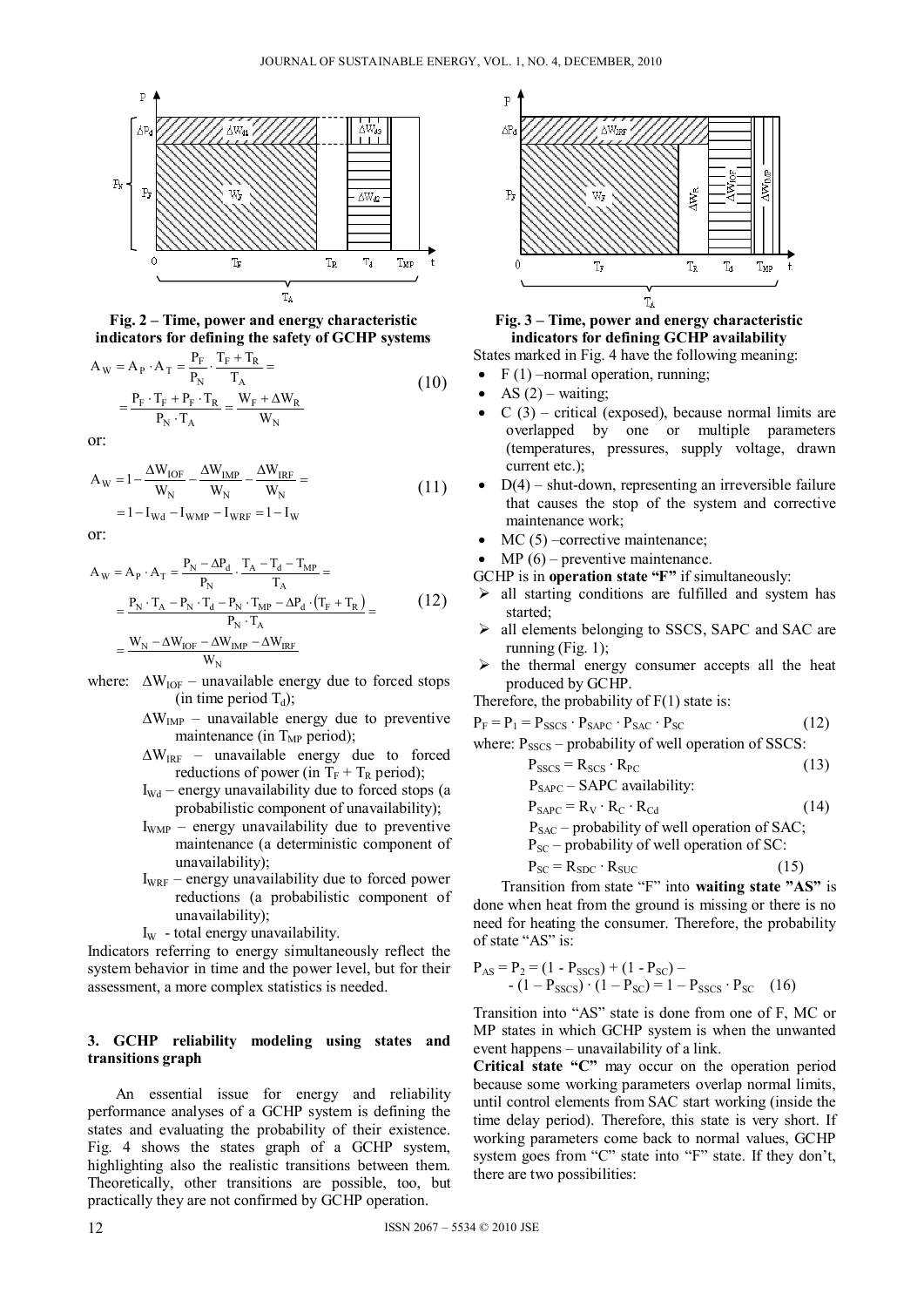control elements belonging to SAC will work and GCHP system will go to MP state;



Fig. 4 – States graph of a GCHP system having state probability (P<sub>i</sub>) and transition propability (P<sub>ii</sub>)as indicators

- overbusy elements will cross the supportability limits and will breakdown, the system will go to "D" state.
- "C" state may be achieved when the following parameters deviate from required limits:
- inlet temperature into SCS:  $T_{SCS i} \ge T_{SCS i min}$ ;
- $\triangleright$  outlet temperature from SCS:  $T_{SCS e} \ge T_{SCS e min}$ ;
- $\triangleright$  outlet temperature from the condenser:  $T_{\text{Tur}} \leq T_{\text{Tur max}}$ ;
- $\triangleright$  brine pressure in SCS:  $p_{SCS} \in [p_{SCS min}, p_{SCS max}]$ ;
- $\triangleright$  freon pressure in heat pump circuit:  $p_{\text{from}} \in [p_{\text{from min}}]$ , pfreon max];
- water pressure in consumer circuit:  $p_{Tur} \leq p_{Turmax}$ ;<br>  $\triangleright$  supply voltage:  $U_{\text{align}} \in [U_{\text{min}} , U_{\text{max}}]$ ;
- supply voltage:  $U_{\text{alim}} \in [U_{\text{min}} , U_{\text{max}}]$ ;
- $\triangleright$  drawn current:  $I_{total} \leq I_{max}$ ;
- Accordingly, the existence probability of "C" state is:

$$
P_C = P_3 = Prob[T_{SCS i} \mathbf{V} T_{SCS e} \mathbf{V} T_{Tur} \mathbf{V} p_{SCS} \mathbf{V} p_{freen} \mathbf{V} p_{Tur} \mathbf{V} U_{alim} \mathbf{V} I_{total}] =
$$
  
= Prob(T<sub>SCS i</sub> ≥ T<sub>SCS i min</sub>) + Prob(T<sub>SCS e</sub> ≥ T<sub>SCS emin</sub>) + Prob(T<sub>Tur</sub> ≤ T<sub>Tur max</sub>) +  
+ Prob(p<sub>SCS</sub> ∈ [p<sub>SCS min</sub>, p<sub>SCS max</sub>])+Prob(p<sub>freen</sub> ∈ [p<sub>freen min</sub>, p<sub>freen max</sub>]) +

+ Prob  $(p_{Tur} \leq p_{Tur \max})$  + Prob  $(U_{alim} \in [U_{min}, U_{max}])$  + Prob  $(I_{total} \leq I_{max})$ 

Probability of multiple events was neglected in equation (17).

**Damage state "D"** is, obviously, the most undesirable because it involves the highest risks, leading to economic and social consequences (absence of heat to the consumers).

Transition into "D" state can be done in two ways:

- from state "F" when catastrophic faults suddenly occur to GCHP elements;
- as a result of parametric failures of GCHP elements, cumulated with the working refuse of SAC (from state "C").

Based on the above mentioned, Fig. 4 and equation (17), the probability of "D" state may be written:

$$
P_{D} = P_{4} = F_{SDC} + F_{SUC} + (F_{SCS} + F_{PC} + F_{V} + F_{C} + F_{Cd} + F_{SAC}) \cdot F_{SCR} + P_{C} \cdot F_{SAC}
$$
\n
$$
(18)
$$

**Corrective maintenance state "MC"** is the consequence of the fact that "D" state exists. After identifying the broke element, determining what caused the failure and setting repairing actions, equipment/subsystems being in damage state will go to "MC" state. Existing probability of this state is, practically, equal to the probability of damage state:

$$
P_{MC} = P_5 = P_D \tag{19}
$$

After MC works are finished, GCHP system goes to:

- state "F" if both starting conditions and produced heat delivering conditions are fulfilled;
- state "AS" if one of the links with a neighbor system is not available.

Transition into **preventive maintenance state "MP"** may be done by two ways:

- as a result of a preset program, based on operation time. This is called programmed preventive maintenance (MPP) and the transition into it is done from waiting state (AS), namely in that period of time when external conditions of GCHP operation are not satisfied;
- as a result of equipment degradation, that is detected by SAC and recorded as critical ("C" state). In this case, the equipment are subject to a preventive maintenance to object (MPO).

After finishing the MP work (either MPP or MPO), GCHP system goes to one of the states "F" or "AS" , according to the two links with exterior.

Probability of MP state is calculated using: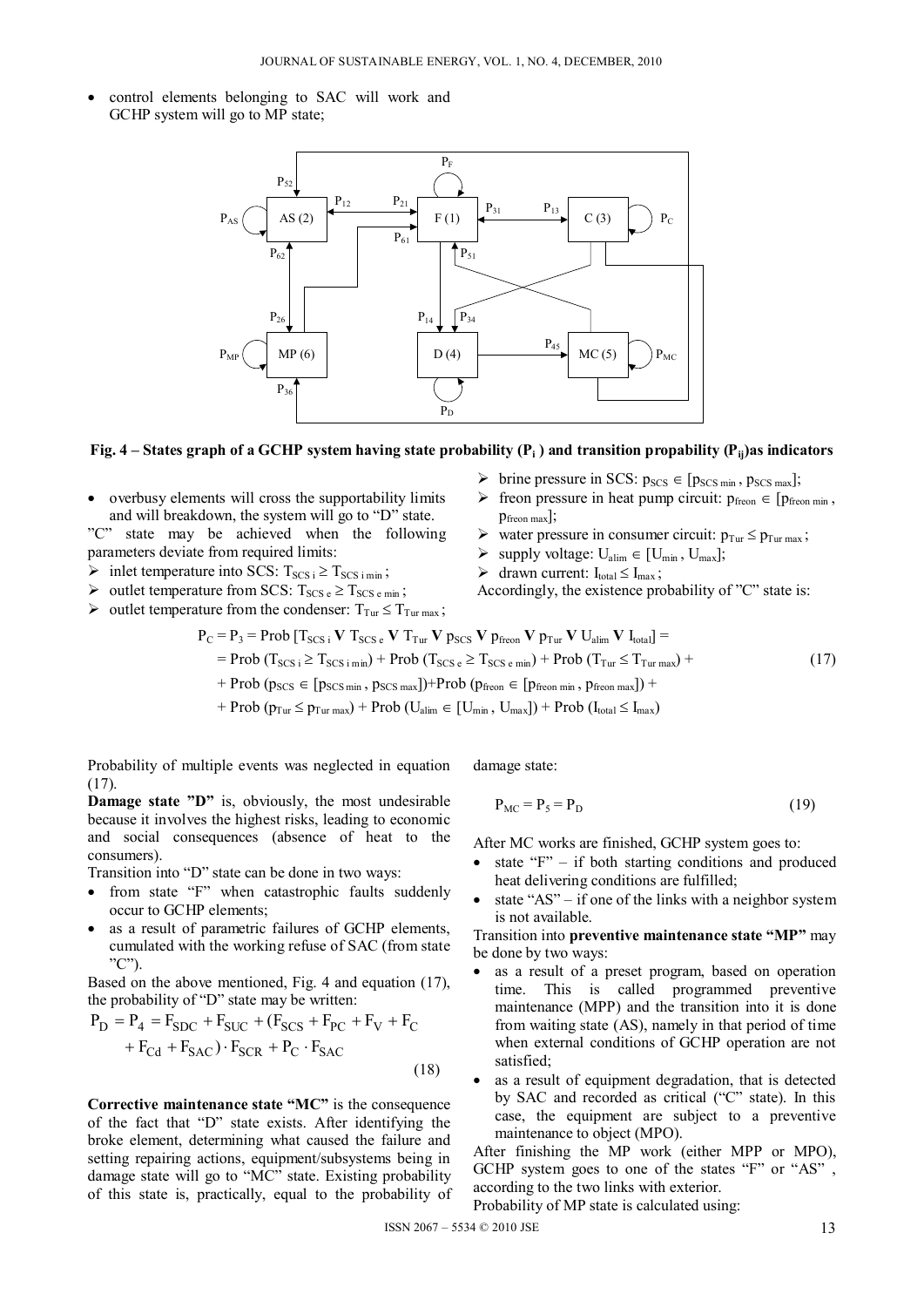$$
P_{MP} = P_6 = P_{MPP} + P_{MPO} = 1 - \sum_{j=1}^{5} P_j
$$
 (20)

Equations  $(12) \div (20)$  are used for computing the states probabilities for GCHP system with the architecture given in Fig. 1.

## **4. MARKOV CHAINS METHOD USED FOR MODELING GCHP RELIABILITY**

A system with the architecture presented in Fig. 1 is considered in order to exemplify the application of Markov chains with continuous parameter [4,5] to the study of GCHP reliability.

States graph of the analyzed system is shown in Fig. 5. Based on graph, the transitions matrix was written (equation 21).



|              | IV                         | $\mu_{I}$                                 | $\mu_{II}$                                                        | $\mu_{III}$                                               | $\mu_{IV}$       | $\mathbf{0}$ | $\overline{0}$ | $\overline{0}$ | $\mathbf{0}$         | $\mathbf{0}$ | $\mathbf{0}$   | $\overline{0}$ |      |
|--------------|----------------------------|-------------------------------------------|-------------------------------------------------------------------|-----------------------------------------------------------|------------------|--------------|----------------|----------------|----------------------|--------------|----------------|----------------|------|
| $[a_{ij}]$ = | $i=I$<br>$\lambda_{\rm I}$ | $-(\lambda_{III} + \lambda_{IV} + \mu_I)$ | $\theta$                                                          |                                                           | $\bf{0}$         | $\mu_{III}$  | $\mu_{IV}$     | $\overline{0}$ | $\mathbf{0}$         | $\theta$     | $\theta$       | $\mathbf{0}$   | (21) |
|              | $\lambda_{\text{II}}$      | $\mathbf{0}$                              | $-(\lambda_{\text{III}} + \lambda_{\text{IV}} + \mu_{\text{II}})$ |                                                           | $\overline{0}$   | $\mathbf{0}$ | $\bf{0}$       | $\mu_{III}$    | $\mu_{\text{IV}}$    | $\bf{0}$     | $\overline{0}$ | $\theta$       |      |
|              | $\lambda_{\text{III}}$     | $\mathbf{0}$                              | $\theta$                                                          | $-(\lambda_I + \lambda_{II} + \lambda_{III} + \mu_{III})$ | $\mathbf{0}$     | $\mathbf{0}$ | $\overline{0}$ | $\overline{0}$ | $\bf{0}$             | $\mu_I$      | $\mu_{II}$     | $\mu_{IV}$     |      |
|              | $\lambda_{\rm IV}$         | 0                                         |                                                                   |                                                           | $-\mu_{IV}$      | 0            | $\theta$       | $\Omega$       | $\mathbf{0}$         | $\Omega$     | $\theta$       | $\Omega$       |      |
|              | $\theta$                   | $\lambda_{\rm III}$                       | $\Omega$                                                          |                                                           | $\boldsymbol{0}$ | $-\mu_{III}$ | 0              | $\theta$       | $\mathbf{0}$         | $\theta$     | $\theta$       | $\theta$       |      |
|              | $\theta$                   | $\lambda_{\rm IV}$                        | $\theta$                                                          |                                                           | $\bf{0}$         | $\mathbf{0}$ | $-\mu_{IV}$    |                | $\mathbf{0}$         | $\theta$     | $\theta$       | $\theta$       |      |
|              | $\Omega$                   | $\mathbf{0}$                              | $\lambda_{III}$                                                   |                                                           | $\mathbf{0}$     | $\mathbf{0}$ | $\mathbf{0}$   | $-\mu_{III}$   | $\bf{0}$             | $\theta$     | $\Omega$       | $\theta$       |      |
|              | $\theta$                   | 0                                         | $\lambda_{\rm IV}$                                                |                                                           | $\mathbf{0}$     | $\mathbf{0}$ | $\mathbf{0}$   | $\mathbf{0}$   | $-\mu$ <sub>IV</sub> | $\theta$     | $\theta$       | $\Omega$       |      |
|              | 0                          | 0                                         | $\theta$                                                          | $\lambda_{\rm I}$                                         | $\mathbf{0}$     | $\mathbf{0}$ | $\mathbf{0}$   | $\mathbf{0}$   | $\boldsymbol{0}$     | $-\mu_I$     | $\Omega$       | $\Omega$       |      |
|              | 0                          |                                           |                                                                   | $\lambda_{\rm II}$                                        | $\mathbf{0}$     | $\mathbf{0}$ | $\mathbf{0}$   | $\mathbf{0}$   | $\boldsymbol{0}$     | $\mathbf{0}$ | $-\mu_{II}$    |                |      |
|              |                            |                                           |                                                                   | $\lambda_{\rm III}$                                       | $\mathbf{0}$     | $\mathbf{0}$ | $\mathbf{0}$   | $\mathbf{0}$   | $\boldsymbol{0}$     | $\bf{0}$     | $\bf{0}$       | $-\mu_{IV}$    |      |

By solving the set of equations using well-known methods [2, 4] the state probabilities and reliability indicators of GCHP system are determined.

A calculation example of predictive reliability indicators is presented in the following. The considered values of failure intensity and repair intensity are indicated in Table 1.

**Table 1. Values of intensity of failure and repair of the component elements of GCHP system** 

| Element      | $\lambda [x10^{-4} h^{-1}]$ | $\mu$ [x10 <sup>-4</sup> h <sup>-1</sup> ] |
|--------------|-----------------------------|--------------------------------------------|
| <b>SCS</b>   | 0.04                        | 40                                         |
| <b>PC</b>    | 0.25                        | 500                                        |
| $\mathbf{V}$ | 0.1                         | 500                                        |
| $\subset$    | 0.3                         | 400                                        |
| Cd           | 0.08                        | 500                                        |
| <b>SAC</b>   | 0.2                         | 300                                        |
| <b>SCR</b>   | 0.1                         | 600                                        |
| <b>SDC</b>   | 0.4                         | 200                                        |
| <b>SUC</b>   | 0.2                         | 300                                        |

After performing the calculations of states probability, the following results came up (Table 2).

**Table 2. Values of state probabilities for GCHP system** 

| <b>State</b>   | Probability of state occupancy |
|----------------|--------------------------------|
|                | 0.993922566                    |
|                | 0.00149091                     |
| $\overline{c}$ | 0.001765865                    |
| $\mathbf{3}$   | 0.000165654                    |
|                | 0.00265046                     |
| 5              | $1.879 \cdot 10^{-7}$          |
| 6              | $2.138 \cdot 10^{-6}$          |
|                | $1.797 \cdot 10^{-7}$          |
| 8              | $1.743 \cdot 10^{-6}$          |
| q              | $6.055 \cdot 10^{-8}$          |
| 10             | $1.146 \cdot 10^{-7}$          |
|                | $1.205 \cdot 10^{-7}$          |

Numerical values of reliability indicators for GCHP system are shown in Table 3.